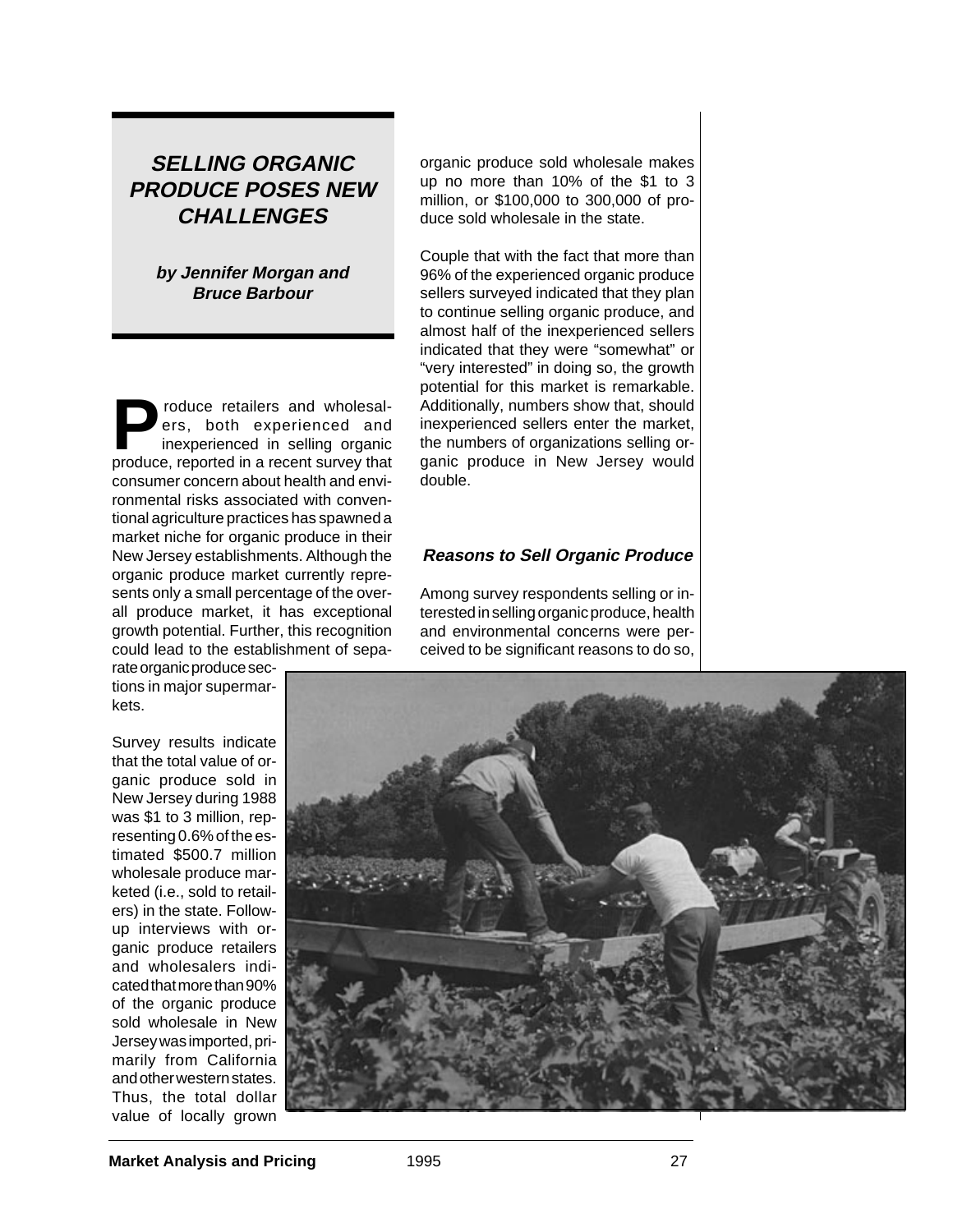whether retailers themselves are concerned and/or perceive their customers to be concemed. Among experienced respondents, "lower health risks" topped the list of all reasons for selling organic produce. More than 75% cited this reason as one of the three most important. The second leading reason was "better for the environment."

Health and environmental concerns were superceded only in the inexperienced group, and only by the "customers want organic produce" selection. This group also reported "expanded produce selection" and "provides a competitive marketing tool" high on the list of reasons for selling organic produce.

Although both groups reported that their customers will pay a premium for organic produce (a higher than 25% price premium average was reported by both groups; higher at natural food stores than supermarkets), it is generally not perceived to be more profitable than conventionally grown produce.

It's true that sales of organic produce will generally lead to higher net sales (revenue minus cost of goods sold), assuming that the sale of organic produce can maintain the same volume sold per square foot as does conventionally grown produce. That is because organic produce is sold at a higher price. However, increased management costs and waste associated with handling organic produce may erode the higher income otherwise generally attributable to its sale.

#### **Obstacles to Market Expansion**

Several obstacles inhibit expansion of the organic produce markets. The most significant obstacles concern supply, price and distribution. Respondents from both the experienced and inexperienced groups agree that the two most significant obstacles to further expansion of the organic produce market are the relatively

high price and lack of supply of such produce.

Unlike the market for conventionally grown produce, the organic-grown produce market is characterized by undersupply, particularly of locally-grown organic produce. New Jersey retailers and wholesalers specifically demand locally-grown organic produce, reinforcing the proposition that there exists a market opportunity for local growers in the organic produce market.

Both experienced sellers, at 67.9%, and inexperienced sellers, at 46.2%, cited "not enough organic produce is grown locally," as an obstacle to expansion. Because the distance from farm to market is shorter, locally-grown organic produce will generally have longer shelf life, appear fresher and have greater nutritional value. New Jersey growers can displace organic produce currently imported into the state and, New Jersey growers can help fill the currently unmet demand. In short, the current lack of supply appears to provide a very favorable market condition for those New Jersey growers who can bring a product to market. Sellers also noted that an organic certification program would certainly help them market organic produce. They cited "lacks legitimacy" as one of three most important problems associated with selling organic produce. It is such a problem in fact that New Jersey organic produce marketers would pay a fee ranging from \$10 to \$2500 (\$145 average) in order to sell organic produce certified as such by the state of New Jersey.

## **Conclusion**

Generally speaking, organic produce offers the same gross profit margin as conventionally grown produce. However, while organic produce may yield the same profit margins (or lower due to increased management costs),it nevertheless may yield higher net income as long as sales volume per square foot of retail space remains on a par with conventionally grown produce. Organic produce represents a more expensive product line.